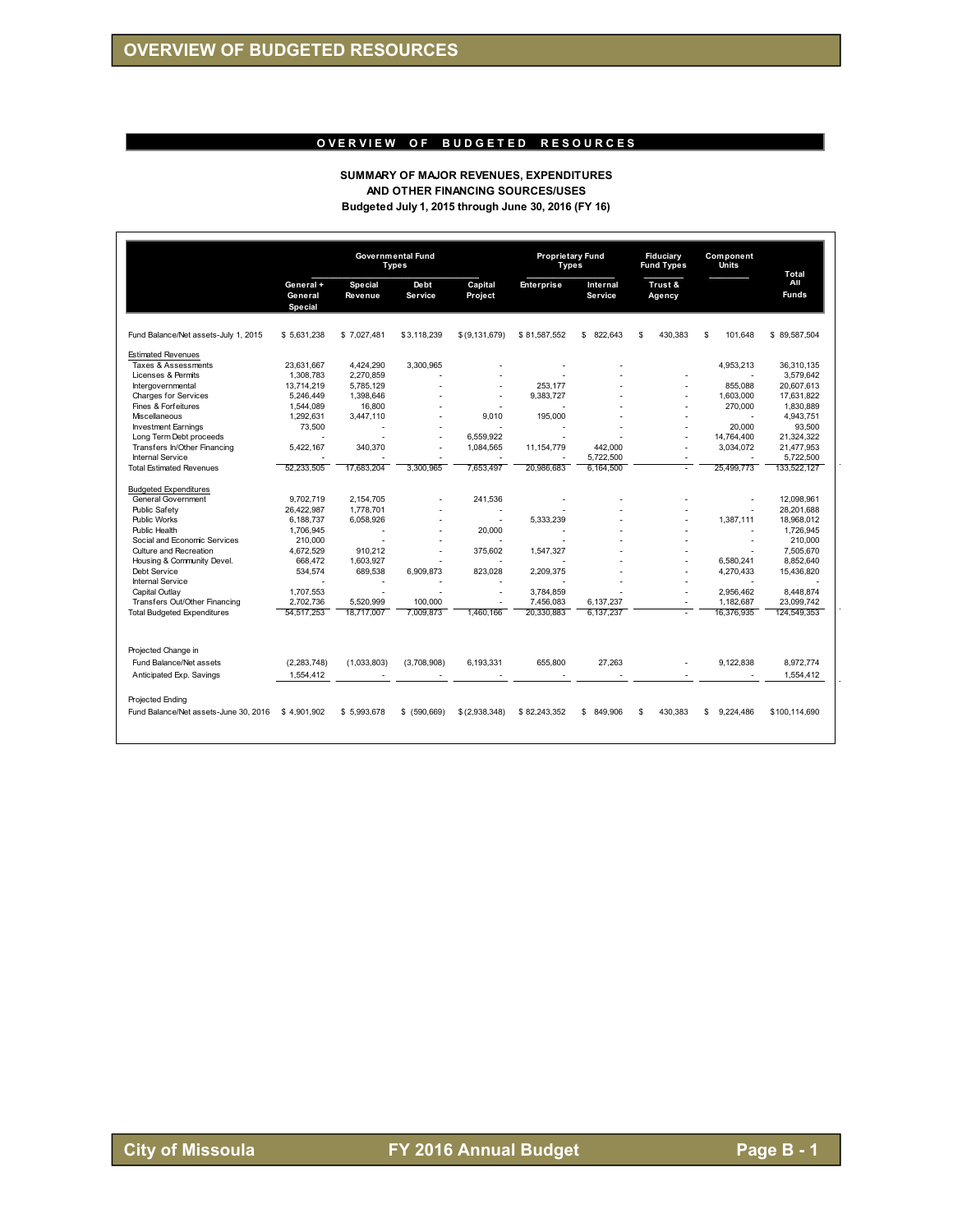# O VER VIEW OF BUDGETED RESOURCES

#### **SUMMARY OF MAJOR REVENUES, EXPENDITURES AND OTHER FINANCING SOURCES/USES Actual\* July 1, 2014 through June 30, 2015 (FY 15)**

|                                                                   |                                 | Types                            | <b>Governmental Fund</b>       |                              | <b>Proprietary Fund</b><br><b>Types</b> |                            | <b>Fiduciary</b><br><b>Fund Types</b> | Component<br>Units | <b>Total</b>        |
|-------------------------------------------------------------------|---------------------------------|----------------------------------|--------------------------------|------------------------------|-----------------------------------------|----------------------------|---------------------------------------|--------------------|---------------------|
|                                                                   | General +<br>General<br>Special | <b>Special</b><br><b>Revenue</b> | <b>De bt</b><br><b>Service</b> | Capital<br><b>Project</b>    | <b>Enterprise</b>                       | Internal<br><b>Service</b> | Trust &<br>Agency                     |                    | All<br><b>Funds</b> |
| Fund Balance/Net assets-July 1, 2014                              | \$<br>5,580,138                 | \$5,741,357                      | \$3,611,938                    | \$ (7,000,132) \$85,349,340  |                                         | \$1,031,622 \$             | 387,486                               | \$<br>1,725,143    | \$<br>96,426,891    |
| Revenues                                                          |                                 |                                  |                                |                              |                                         |                            |                                       |                    |                     |
| Taxes & Assessments                                               | 22.701.709                      | 6.632.467                        | 3.172.156                      |                              |                                         |                            |                                       | 3.772.681          | 36.279.013          |
| Licenses & Permits                                                | 1.340.961                       | 1,587,868                        | ٠                              |                              | 1,386                                   | ÷.                         |                                       |                    | 2.930.215           |
| Intergovernmental                                                 | 13,254,488                      | 5,070,576                        | ÷,                             | 770,333                      | 2,001                                   |                            | 14,510                                | 979.992            | 20,091,900          |
| Charges for Services                                              | 4,859,044                       | 2,413,848                        |                                | ä,                           | 9,117,251                               | ٠                          |                                       | 1,391,809          | 17,781,952          |
| Fines & Forfeitures                                               | 1,308,935                       | 17,574                           | ٠                              | ٠                            |                                         | ٠                          | 133,971                               | 210,366            | 1,670,846           |
| Miscellaneous                                                     | 672,159                         | 68,783                           |                                | 95,808                       | 349,303                                 |                            |                                       | 51,012             | 1,237,065           |
| <b>Investment Earnings</b>                                        |                                 | 1.931                            | 14.400                         | (1,884)                      | 238,000                                 | 826                        |                                       | 1.698              | 254.971             |
| Long Term Debt proceeds                                           | 587.997                         | 1,037,050                        |                                | 1,534,597                    |                                         |                            |                                       |                    | 3,159,644           |
| Transfers In/Other Financing                                      | 5.548.469                       | 247.297                          | 119,016                        | 1,312,983                    | 203.000                                 | 692.000                    |                                       | 2.704.975          | 10,827,740          |
| <b>Internal Service</b>                                           |                                 |                                  |                                |                              |                                         | 4,742,807                  |                                       |                    | 4,742,807           |
| <b>Total Estimated Revenues</b>                                   | 50.273.762                      | 17.077.394                       | 3.305.572                      | 3.711.837                    | 9.910.941                               | 5.435.633                  | 148.481                               | 9.112.534          | 98.976.154          |
| Expenditures                                                      |                                 |                                  |                                |                              |                                         |                            |                                       |                    |                     |
| General Government                                                | 8,402,459                       | 1,786,787                        | 154                            | 13,417                       | 2,066                                   |                            |                                       | ٠                  | 10,204,883          |
| <b>Public Safety</b>                                              | 26.232.341                      | 1.779.897                        |                                |                              |                                         | ٠                          | 105.584                               |                    | 28.117.822          |
| <b>Public Works</b>                                               | 5.889.494                       | 833,756                          | ÷,                             | 153,132                      |                                         |                            |                                       | 1,266,115          | 8,142,497           |
| Public Health                                                     | 1,644,431                       |                                  | ٠                              | ÷,                           | 10,777,485                              |                            | ٠                                     | ٠                  | 12,421,916          |
| Social and Economic Services                                      | 210,000                         |                                  | ÷.                             |                              |                                         |                            |                                       | ÷.                 | 210,000             |
| Culture and Recreation                                            | 3.921.649                       | 512.391                          |                                | ä,                           | 1.918.034                               |                            |                                       |                    | 6.352.074           |
| Housing & Community Devel.                                        | 45.000                          | 1.366.431                        |                                |                              |                                         |                            |                                       | 3.070.601          | 4.482.032           |
| Debt Service                                                      | 565,485                         | 713.619                          | 3,382,851                      | 870,752                      | 924.931                                 |                            |                                       | 2,121,639          | 8,579,277           |
| <b>Internal Service</b>                                           |                                 |                                  |                                |                              |                                         | 5,644,612                  |                                       |                    | 5,644,612           |
| Capital Outlay                                                    | 534.335                         | 3.150.266                        |                                | 4,793,183                    |                                         |                            |                                       | 1,196,354          | 9,674,138           |
| Transfers Out/Other Financing                                     | 2,777,468                       | 5,648,123                        | 416,266                        | 12,900                       | 50,213                                  | ٠                          |                                       | 3,081,320          | 11,986,290          |
| <b>Total Expenditures</b>                                         | 50,222,662                      | 15,791,270                       | 3,799,271                      | 5,843,384                    | 13,672,729                              | 5,644,612                  | 105,584                               | 10,736,030         | 105,815,542         |
| Projected Change in<br>Fund Balance/Net assets                    | 51.100                          | 1.286.124                        | (493, 699)                     | (2, 131, 547)                | (3,761,788)                             | (208, 979)                 | 42.897                                | (1,623,495)        | (6,839,387)         |
| Restatement<br>Fund Balance/Net assets-June 30, 2015 \$ 5,631,238 |                                 | \$7,027,481                      | \$3,118,239                    | \$ (9,131,679) \$ 81,587,552 |                                         | \$<br>822.643              | 430.383<br>- \$                       | S.<br>101.648      | \$89,587,504        |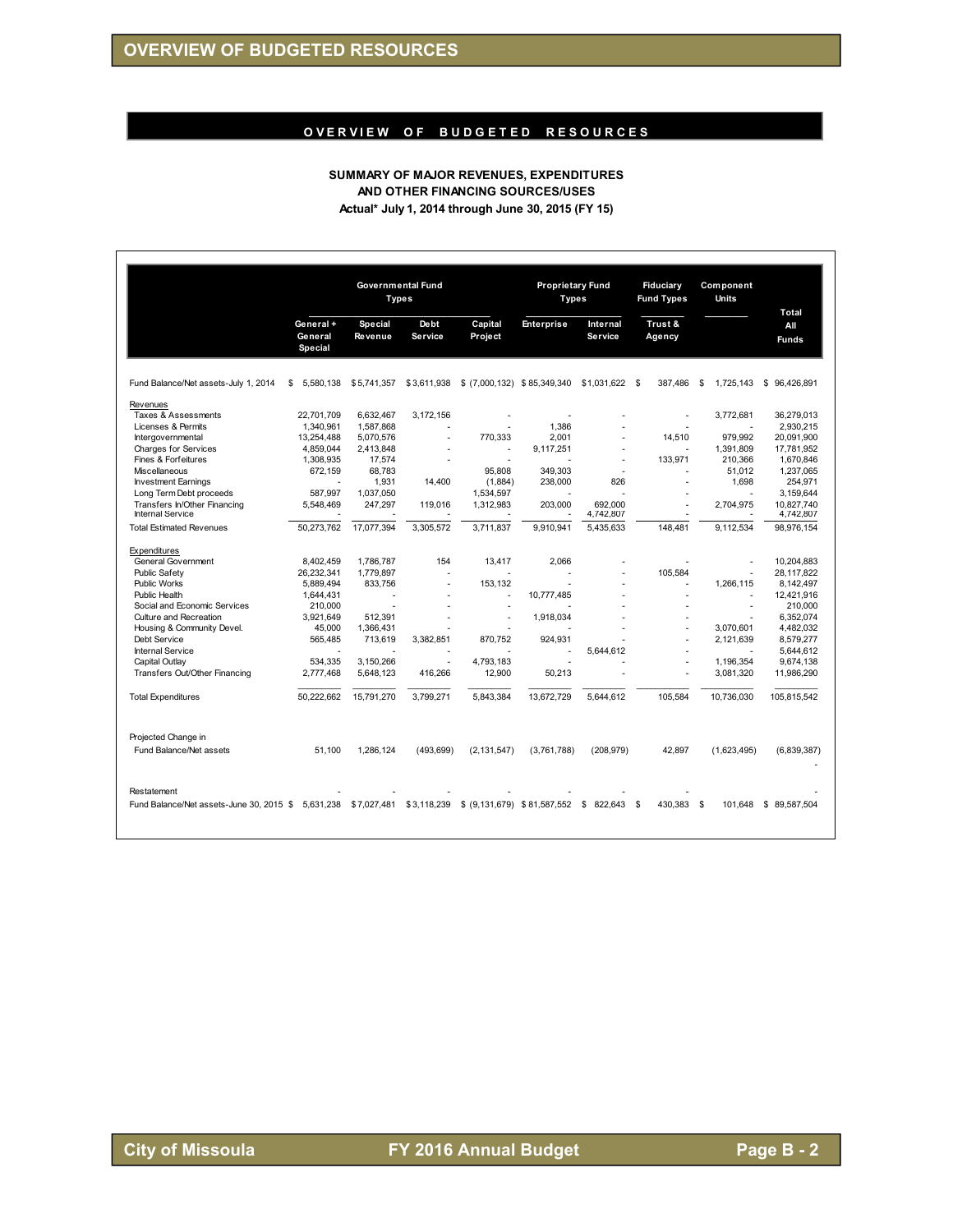# O VER VIEW OF BUDGETED RESOURCES

#### **SUMMARY OF MAJOR REVENUES, EXPENDITURES AND OTHER FINANCING SOURCES/USES Actual July 1, 2013 through June 30, 2014 (FY 14)**

|                                                    | <b>Governmental Fund</b><br><b>Types</b> |                                  |                        |                              | <b>Proprietary Fund</b><br><b>Types</b> |                            | <b>Fiduciary</b><br><b>Fund Types</b> | Component<br>Units       |                              |
|----------------------------------------------------|------------------------------------------|----------------------------------|------------------------|------------------------------|-----------------------------------------|----------------------------|---------------------------------------|--------------------------|------------------------------|
|                                                    | General +<br>General<br><b>Special</b>   | <b>Special</b><br><b>Revenue</b> | Debt<br><b>Service</b> | Capital<br>Project           | <b>Enterprise</b>                       | Internal<br><b>Service</b> | Trust &<br>Agency                     |                          | Total<br>All<br><b>Funds</b> |
|                                                    |                                          |                                  |                        |                              |                                         |                            |                                       |                          |                              |
| Fund Balance/Net assets-July 1, 2013               | 6.142.366<br>S                           | \$5,089,722                      | \$3,673,594            | \$ (4,903,610) \$86,641,862  |                                         | \$<br>431,214              | 636.916<br>- \$                       | \$<br>3,377,518          | \$101,360,497                |
| Revenues                                           |                                          |                                  |                        |                              |                                         |                            |                                       |                          |                              |
| Taxes & Assessments                                | 22,011,287                               | 5,894,300                        | 3,255,420              | ٠                            |                                         |                            |                                       | 4,088,153                | 35,249,160                   |
| Licenses & Permits                                 | 1,300,757                                | 1,818,952                        |                        |                              | 1,200                                   |                            |                                       |                          | 3,120,909                    |
| Intergovernmental                                  | 13,740,151                               | 3,028,693                        | ÷.                     | 231,991                      | 8,122                                   |                            | 13,426                                | 715,371                  | 17,737,754                   |
| <b>Charges for Services</b>                        | 4,551,218                                | 1,045,359                        |                        | ä,                           | 8,890,363                               |                            |                                       | 1,572,202                | 16,059,142                   |
| Fines & Forfeitures                                | 1.333.042                                | 14.907                           | ÷                      |                              |                                         |                            | 299.705                               | $\overline{a}$           | 1,647,654                    |
| Miscellaneous                                      | 291,534                                  | 182.318                          |                        | 70.393                       | 172.644                                 |                            |                                       | 124.913                  | 841.802                      |
| <b>Investment Earnings</b>                         | $\mathbf{1}$                             | 1.404                            | 14.829                 | 4.980                        | 240,257                                 | (2, 413)                   | ÷                                     | 142.169                  | 401.227                      |
| Long Term Debt proceeds                            | 691.039                                  | 638.670                          | 5,860,000              | 185.142                      |                                         |                            |                                       | 42,473                   | 7,417,324                    |
| Transfers In/Other Financing                       | 5,414,985                                | 72,159                           | 579,028                | 1,181,248                    | 243,087                                 | 686.125                    |                                       | ÷,                       | 8.176.632                    |
| <b>Internal Service</b>                            |                                          |                                  |                        |                              |                                         | 4,904,244                  |                                       |                          | 4,904,244                    |
| <b>Total Estimated Revenues</b>                    | 49,334,014                               | 12,696,762                       | 9,709,278              | 1,673,754                    | 9,555,673                               | 5,587,956                  | 313,131                               | 6,685,281                | 95,555,849                   |
| Expenditures                                       |                                          |                                  |                        |                              |                                         |                            |                                       |                          |                              |
| General Government                                 | 9.247.841                                | 510.859                          | 75.809                 | 4.131                        |                                         |                            |                                       |                          | 9.838.640                    |
| Public Safety                                      | 25.269.346                               | 2.733.211                        |                        |                              |                                         |                            | 121,140                               |                          | 28,123,697                   |
| <b>Public Works</b>                                | 6,051,648                                | 1,123,826                        | ÷                      | 18.500                       | 7,592,620                               |                            |                                       | 2,267,161                | 17,053,755                   |
| <b>Public Health</b>                               | 1,550,087                                |                                  |                        |                              |                                         |                            |                                       |                          | 1,550,087                    |
| Social and Economic Services                       | 210,000                                  |                                  |                        | ÷.                           |                                         |                            |                                       | ÷.                       | 210,000                      |
| Culture and Recreation                             | 3,682,609                                | 408,686                          |                        |                              | 1,768,502                               |                            |                                       |                          | 5,859,797                    |
| Housing & Community Devel.                         | 120                                      | 227.258                          |                        |                              |                                         |                            |                                       | 6.070.495                | 6.297.873                    |
| Debt Service                                       | 390.200                                  | 2.260                            | 3.205.807              | 938.552                      | 967.699                                 |                            |                                       |                          | 5.504.518                    |
| <b>Internal Service</b>                            |                                          |                                  |                        |                              |                                         | 4,987,548                  |                                       | $\overline{\phantom{a}}$ | 4,987,548                    |
| Capital Outlay                                     | 397.675                                  | 2.179.280                        | ÷.                     | 3,172,663                    |                                         |                            |                                       |                          | 5,749,618                    |
| Transfers Out/Other Financing                      | 3.107.053                                | 5,303,908                        | 6,489,318              |                              | 75,213                                  |                            |                                       |                          | 14,975,492                   |
| <b>Total Expenditures</b>                          | 49,906,579                               | 12.489.289                       | 9,770,934              | 4.133.846                    | 10,404,034                              | 4.987.548                  | 121.140                               | 8.337.656                | 100,151,026                  |
| Projected Change in                                |                                          |                                  |                        |                              |                                         |                            |                                       |                          |                              |
| Fund Balance/Net assets                            | (572, 565)                               | 207,473                          | (61, 656)              | (2,460,092)                  | (848, 361)                              | 600,408                    | 191,991                               | (1,652,375)              | (4,595,177)                  |
| Restatement                                        | 10,337                                   | 444,162                          |                        | 363,570                      | (444, 162)                              |                            | (441, 421)                            |                          | (67, 514)                    |
|                                                    |                                          |                                  |                        |                              |                                         |                            |                                       |                          |                              |
| Fund Balance/Net assets-June 30, 2013 \$ 5,580,138 |                                          | \$5,741,357                      | \$3,611,938            | \$ (7,000,132) \$ 85,349,340 |                                         | \$1,031,622 \$             | 387,486                               | \$<br>1,725,143          | \$96,697,806                 |
|                                                    |                                          |                                  |                        |                              |                                         |                            |                                       |                          |                              |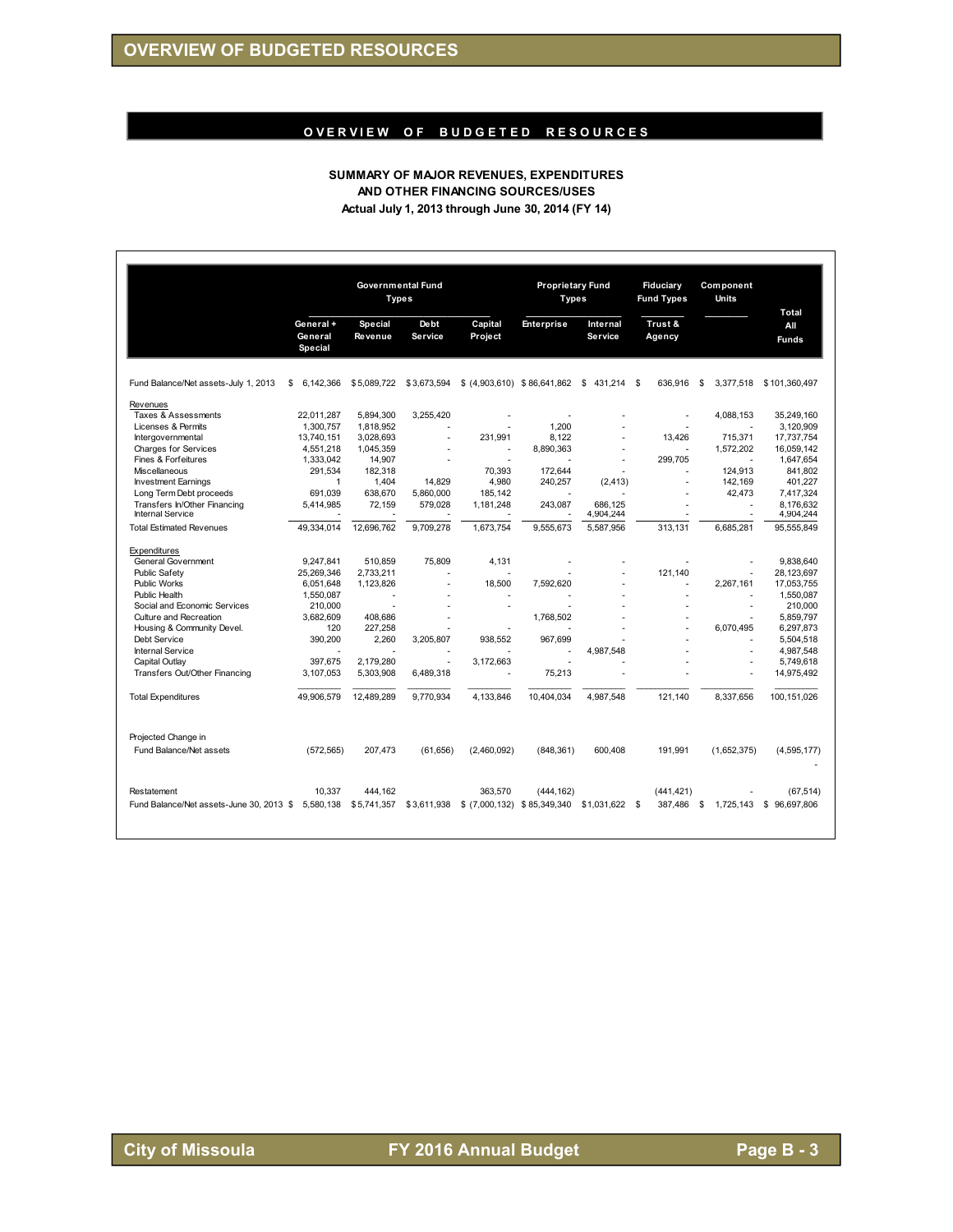#### **Overview**

 $\mathcal{L}_\text{max}$  , and the contract of the contract of the contract of the contract of the contract of the contract of

Funding for services provided to City of Missoula residents comes from a variety of sources. The City strives to maintain a diversified and stable revenue system that will provide shelter from short-term fluctuations in any one revenue source and ensure the ability to provide ongoing services, within the confines of Montana Law. The City of Missoula is heavily reliant upon a property tax levy for its General Fund, which is explained in greater detail on the following pages. The City will continue its policy of seeking alternative revenue sources to lower the tax burden for City services, charging users for specific services where feasible, and aggressively collecting all revenues due the City. Enterprise fund revenues are generated through direct fees for service.

City revenues are divided into nine basic categories: Taxes and Assessments; Licenses and Permits; Intergovernmental Revenue; Charges for Services; Fines and Forfeitures; Miscellaneous Revenue; Investment Earnings; Bond Proceeds and Other Financing Sources; and Inter-fund Transfers.

**Taxes and Assessments:** This revenue is derived from the levy of taxes on real property and personal tangible property. Examples of taxes are property taxes and local option motor vehicle taxes.

**Licenses and Permits:** Revenues derived from the issuance of local licenses and permits.

**Intergovernmental Revenue:** Revenues received from federal, state and other local government sources in the form of grants, shared revenues, and payments in lieu of taxes (PILT). State entitlement, grants, and PILT are examples of Intergovernmental Revenue.

**Charges for Services:** All revenues stemming from charges for current services—primarily revenues of Enterprise and Internal Service Funds.Examples of charges for services are the monthly/semi-annual sewer use charge, building permits, and engineering fees.

**Fines and Forfeitures:** Revenues received from fines and penalties imposed for the commission of statutory offenses, violation of lawful administrative rules and regulations, and for neglect of official duty. Examples include: traffic fines, court fines, victim witness fines and bonds forfeited.

**Miscellaneous Revenue:** Revenue from sources not otherwise provided in other categories. Rent is an example of a miscellaneous revenue.

**Investment Earnings:** Revenue derived from the investment of available cash balances. Interest income is allocated proportionately to funds authorized by law to accrue interest, based on their respective cash balances.

**Bond Proceeds and Other Financing Sources:** These revenues consist of the debt proceeds received by the City to finance various types of capital improvements.

**Interfund Transfers:** Transfers between individual funds of a governmental unit are not repayable and are not considered charges for goods or services. An example is matching funds transferred from the General Fund and other special revenue funds to the Capital Improvement Fund for the funding of capital projects.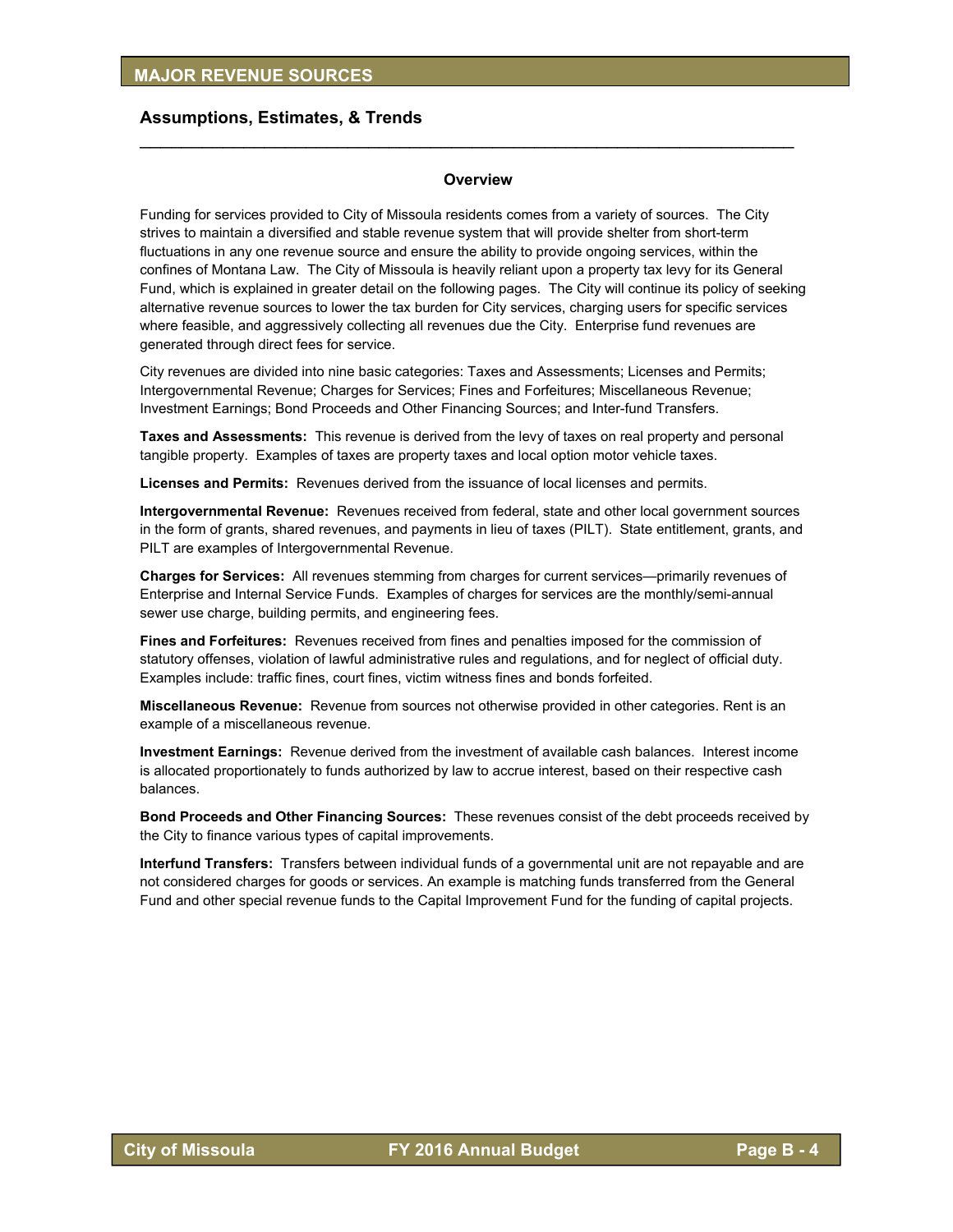

 $\mathcal{L}_\text{max}$  , and the contract of the contract of the contract of the contract of the contract of the contract of the contract of the contract of the contract of the contract of the contract of the contract of the contr

The two pie charts (on the left and below) give a graphic overview of total City revenues one by the sources described on the previous page and the other by major fund group.

As depicted by the graph of revenues "by type", the Taxes and Assessments category and Intergovernmental Revenues make up the two largest categories of City revenues for FY 2016 (43%). Transfers In and Other Financing Revenues make up the next largest category (20%). Finally, Long Term Debt Proceeds (16%) and Charges for Services (13%) make up the fourth and fifth largest categories.

These revenue categories make up 92% of all City revenues.

 Revenues by Fund Group also help give the reader a look at the "Big Picture" of City revenues. As shown by the graph on the right, the General Fund (39%), Enterprise & Internal Service Funds (20%), Special Revenue Funds (13%), and Component Units (19%), make up 91% of the City's revenues.



**City of Missoula FY 2016 Annual Budget Page B - 5**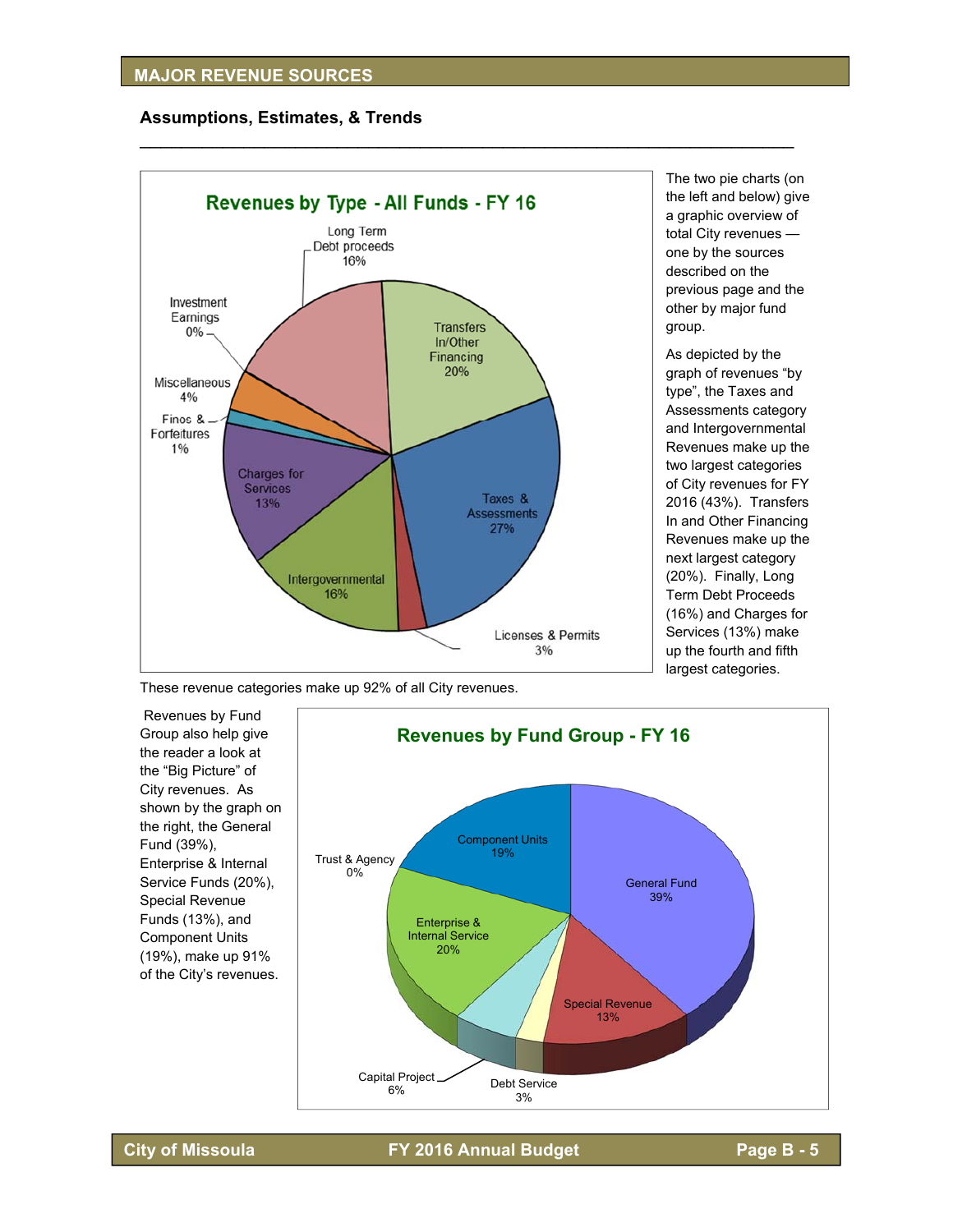### **Revenue Forecast Assumptions & Methodology**

 $\mathcal{L}_\text{max}$  , and the contract of the contract of the contract of the contract of the contract of the contract of

Forecasting as used in the budget refers to estimating future changes in revenues. It provides an estimate of how much revenue will be available and the resources required to meet current service levels and programs over the forecast period. The value of forecasts is in estimating whether, given assumptions about local financial policies and economic trends, the City will have sufficient resources to meet requirements of ongoing, planned, or mandated programs. Forecast models have the added value of providing a planning tool for capital projects and/or indicate when bonded indebtedness will be required for capital funding. In short, forecasting provides an estimate of the financial flexibility of the City, as well as insight into tax, revenue, and service options the City Council must address. Our forecasting methodology reflects a combination of internal analysis and locally generated consensus forecasts covering such factors as population growth, revenue trends, and inflation. Specifically, for the revenue forecasts, we begin with models that include prior year actual collections and project the balance of the current fiscal year based on prior year patterns. In general, we seek to match revenue sources with the economic and/ or demographic variables that most directly affect year-to-year changes in those revenues.

Methods to project the revenues suggested in the budget vary depending upon the type of revenue examined. However, the most common method used is **Trend Analysis** and especially a year-to date approach. Examination of a variety of revenue sources on a monthly basis, have revealed consistent patterns in monthly collections. Trends are identified, along with an analysis of whether or not the trend is likely to continue. These have been good indicators of revenue collections during the course of a year and help to set a basis for future projections. Forecast variances are analyzed and used to improve forecasting in future periods. **Expert Judgment** is a projection methodology that relies upon individual department directors and financial managers to make projections for the revenues that affect their operations.

#### **Revenue Estimates**

The National Advisory Council on State and Local Budgeting prepared a set of recommended practices relating to governmental revenue estimates. Stated below are some excerpts from their recommended practices, along with the City of Missoula's revenue estimate practices.

Projection of revenues and other resources is critical in order to understand the level of funding available for services and capital acquisition. Projections for future budget periods help determine the likelihood that services can be sustained and highlight future financial issues to be addressed. Preparing revenue projections also enhances our understanding of revenue sensitivity to changes in assumptions and to controllable factors such as changes to tax rates or fees.

One of the key analytical tools, to assist in the development of revenue estimates, is the comprehensive five year financial forecast. This forecast considered key revenue and expenditure projection factors such as population, increases in the consumer price index (CPI) and other growth factors. The trending of these key factors and their effect on revenues and expenditures for the past ten years provided a historical basis for the five year financial forecast. The first City of Missoula forecast was prepared in 2003 and it has been updated annually since then. Overall, the City's practice is to budget revenues conservatively and to use as much information as possible to enhance the accuracy of revenue estimates. By identifying and utilizing as many revenue-related variables as possible in forecasting, we hope to minimize the risks of overstating or understating revenues that could arise from using only a few variables. The approach to forecasting, in general, is to apply a conservative philosophy that will produce the long-term goal of not overstating revenues. Most estimates involve two projections: an estimate for the amount to be collected in the current year based on year-to-date activity; and an estimate for the increase or decrease in receipts anticipated for a future budget year. As part of the mid-year budget review process, the revenue assumptions included in the forecast are comprehensively reexamined based on actual results for 2013-15 as well as emerging trends at the mid-point of the year.

Individual revenue categories, their trends, and estimates follow. The revenue estimates described below represent 91% of total City revenues.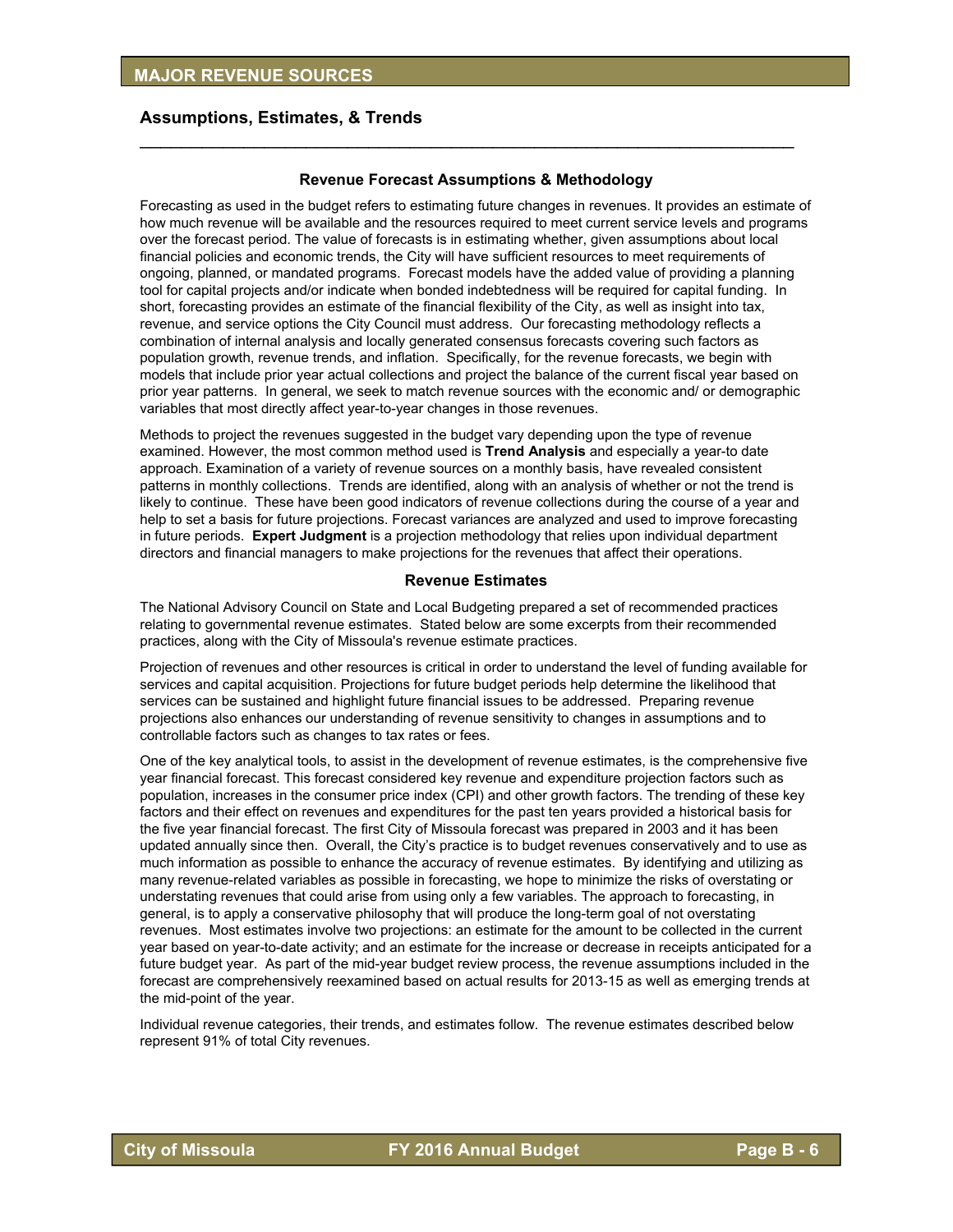

#### **Key Revenue Estimates & Trends**

 $\mathcal{L}_\text{max}$  , and the contract of the contract of the contract of the contract of the contract of the contract of the contract of the contract of the contract of the contract of the contract of the contract of the contr

Shown by the graph to the left are Taxes and Assessments for all City funds, over a 10-year period (10 years actual from FY 2006 – FY 2015). The graph reflects the steady growth the City of Missoula is experiencing. Certain debt service levies and assessments go down in some years as the debt is paid off. Property taxes,

which comprise the majority of this revenue category, are dependent upon a combination of taxable values and mill levies. A modest increase of 2.70% was budgeted for FY 2016.

The graph on the right shows actual General Fund Taxes & Assessments for the last 10 years. Although not displayed on the graph, there was very little growth in General Fund taxes from FY 2001 – FY 2002 due to the slow economy and the lack of annexations. As the economy accelerated so did the number of annexations and actual growth until the recession beginning in FY 2009 until FY 2012. After FY 2012 the growth again continued in the taxes and assessments categories.

Licenses & Permits for all City funds are shown on the right. A decline occurred between FY 2001 (not shown) and FY 2002 due to the State Legislature's elimination of several revenue sources (categorized as Licenses & Permits) which the Legislature replaced with entitlement revenues (HB124 revenue). The decline from FY 2008 to FY 2013 was due to the economic slowdown experienced by the nation and the City of Missoula.



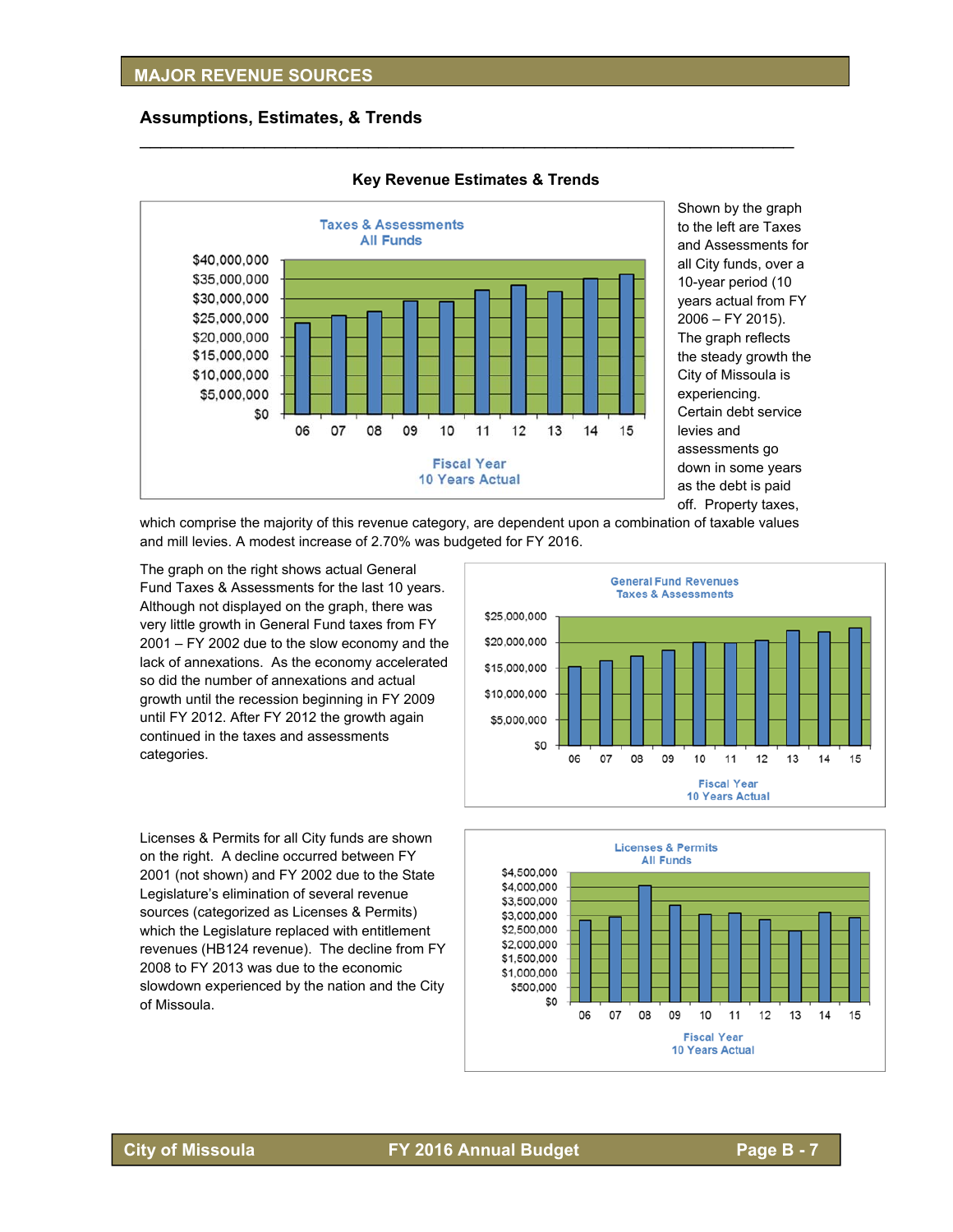

The increases in intergovernmental revenues (not shown but especially from FY 2001 through FY 2003) reflect the State Legislature's distribution of entitlement revenues to City governments. Since the increase in FY 2003, these revenues have remained relatively stable although the level of grant receipts has fluctuated significantly from year to year. In addition to the entitlement revenues, this

category also includes grants and State reimbursement for services provided by the City.

 $\mathcal{L}_\text{max}$  , and the contract of the contract of the contract of the contract of the contract of the contract of the contract of the contract of the contract of the contract of the contract of the contract of the contr

Charges for services, for all funds, represent 13% of total City revenues. This category is dominated by revenues in the City's Enterprise Funds, which include the sewer charges and City Health Plan premiums. Many of these revenues are growth related such as engineering fees, zoning fees, subdivision fees, building permits, impact fees and similar revenues. This source is anticipated to be maintained at the FY 2013 level or greater for the foreseeable future.

To a large extent, Fines and Forfeitures, within the General Fund, reflect the growth in the City of Missoula. As shown by the graph, fines and forfeitures have increased from \$1,467,546 in FY 2006 to \$1,670,846 in FY 2015. The decrease in FY 2008 and FY 2010 was the result of staffing shortages in Police due to officers being called up to active duty in the armed forces and a significant number of workers compensation injuries





that temporarily reduced staffing. This revenue stream is dependent on being fully staffed in the Police Department.